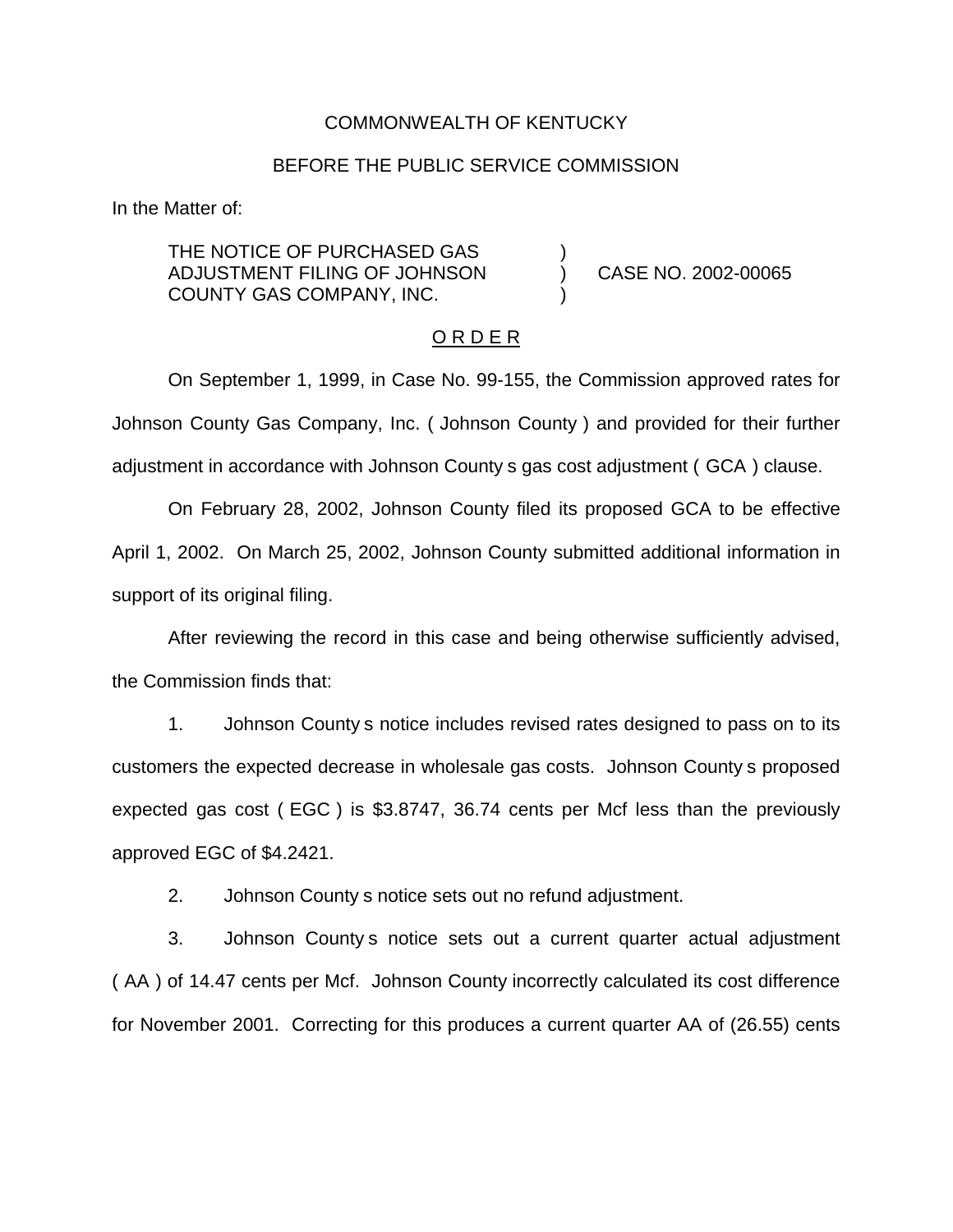per Mcf. Johnson County s total AA is (42.05) cents per Mcf, which is 26.55 cents per Mcf less than the previous total AA.

4. Johnson County s notice sets out no balancing adjustment ( BA ), nor does it set out a total BA.

5. Johnson County s gas cost recovery rate is \$3.4542 per Mcf, which is 63.29 cents per Mcf less than the previous rate of \$4.0871.

6. Johnson County s adjustment in rates is fair, just, and reasonable, in the public interest, and should be approved for service rendered by Johnson County on and after April 1, 2002.

IT IS THEREFORE ORDERED that:

1. Johnson County s proposed rates are denied.

2. The rates in the Appendix, attached hereto and incorporated herein, are approved for service rendered on and after April 1, 2002.

3. Within 20 days of the date of this Order, Johnson County shall file with the Commission its revised tariffs setting out the rates approved herein.

Done at Frankfort, Kentucky, this 26<sup>th</sup> day of March, 2002.

By the Commission

ATTEST:

Deputy Executive Director